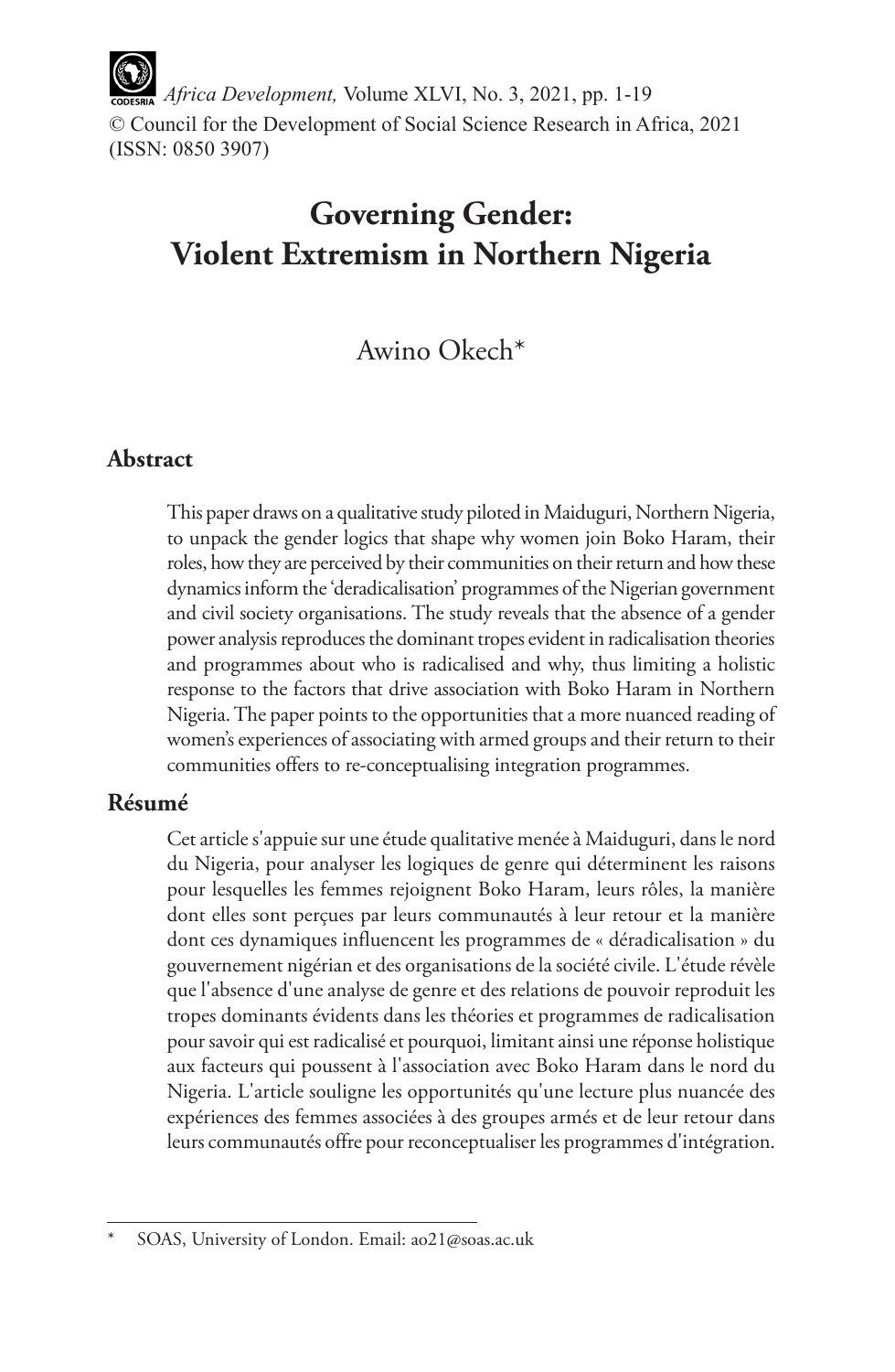#### **Introduction**

The implicit construction of men as the most likely targets of radicalisation pervades the literature on terrorism and violent extremism (Borum 2011; Ogharanduku 2017; Schmid 2014). Women and girls are often portrayed as inactive, passive and apolitical, largely experiencing violent extremism through abduction, rape and murder. There is a growing body of literature that has sought to complicate this bias by framing women as agentic, choosing to join insurgent groups for political and personal reasons (Henty and Eggleston 2018). However, most gender and violent extremism programme strategies by state and non-state actors largely engage women as wives and mothers who are mobilised to prevent their children (sons) and husbands from being radicalised. What does a gender analysis of violent extremism that goes beyond framing women as both victims and villains offer? I unpack the gender logics that underpin why women join Boko Haram, their roles, how they are perceived by their communities on their return and how these dynamics inform the Nigerian government and civil society organisation deradicalisation programmes, or not. The absence of a gender power analysis reproduces the tropes evident in radicalisation theories about who is radicalised and why, thereby limiting a holistic response to the factors that drive radicalisation in Northern Nigeria. This paper points to the opportunities offered by a more nuanced reading of women's experiences of armed groups to developing comprehensive programmes for countering violent extremism.

This article draws on a July 2019, qualitative pilot study conducted in partnership with Neem Foundation and the African Leadership Centre.<sup>1</sup> Neem Foundation staff are members of the team that established Nigeria's pioneer Countering Violent Extremism (CVE) Programme who also run an extensive counselling-on-wheels programme in Maidugiri, to both mitigate and respond to the impact of Boko Haram on the community. Methodologically, this study takes seriously how power relations impact knowledge production on Africa generally, the visibility and impact of African scholarship and how this dynamic also translates to the visibility and impact of feminist scholarship on security studies specifically (Adegoke and Oni 2017; Medie and Kang 2018). Consequently, this paper draws on knowledge from below to contribute to a deeper conceptual and practical understanding of how gender analysis generally, and women's experiences specifically, can expand our understanding of the drivers of and responses to violent extremism in Nigeria. The pilot fieldwork was framed by feminist research ethics, which meant paying attention to what it means to do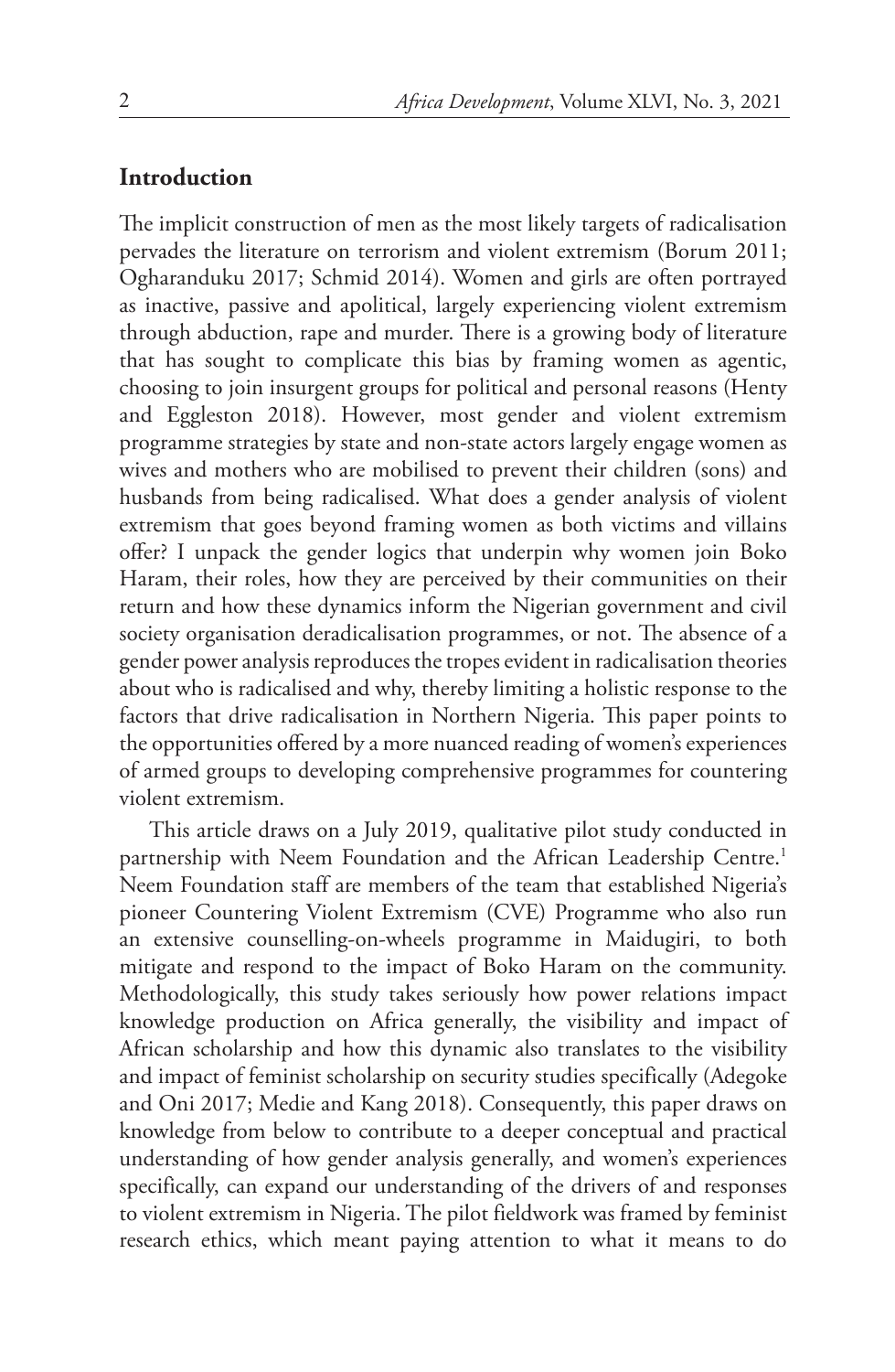research on this subject and with research participants implicated in Boko Haram, given the larger political and binary framing of the actors linked to insurgent groups and the impact of asymmetrical warfare (Borum 2011; Berntzen and Sandberg 2014).

We drew on qualitative research methods, specifically focus group discussions to identify the intersections between social norms, socioeconomic status, gender roles, ethnicity and religion. Given that this study was informed by feminist research traditions, which seek to destabilise hegemonic and homogeneous categorisations of the social, focus group discussions facilitated a complex understanding of the social context and relationships (Okech 2013). Consequently, the analysis of the data is attentive to contradictions in beliefs, opinions, emotions and discursive relationships between individuals. The focus group discussions were conducted in Bakassi internally displaced people's (IDP) camp in Maiduguri, Northern Nigeria, with women associated with Boko Haram. I draw on reflections from six focus group discussions conducted with women formerly associated with Boko Haram, and community members in Maiduguri. In keeping with research ethics, the participants were anonymised, represented here through numbers and letters linked to different focus group clusters. We met a total of thirty-five people over four days. Of these, twenty-five were women associated with Boko Haram and ten were men community members.

I supported a team of Neem Foundation research assistants in designing the focus group discussion guide, provided training support and shadowed three focus group discussions, given language limitations. Shadowing, as a research methodology, can be described as 'observation on the move' (Czarniawska 2014:43). Shadowing is not limited to understanding the data collection and analyses only, but also offers insights into the research process, which informs how knowledge is produced through research (Cohen and Manion 1989). As a shadow researcher, I had a back-seat view of the process, in terms of observing the research assistants and the interactions between the research participants and their encounters with the research assistants. As an outsider, a Kenyan woman with a language barrier, I was aware that my presence could be a hindrance, therefor we devised a range of strategies to ensure that my presence was not a distraction. The methodological lessons from this process will be explored in a separate paper.

In going to the field grounded in reflexive research praxis, the research team was attentive to how research questions were framed, the environment of the focus group discussions and the importance of creating space for women to engage freely. These decisions were critical given the cultural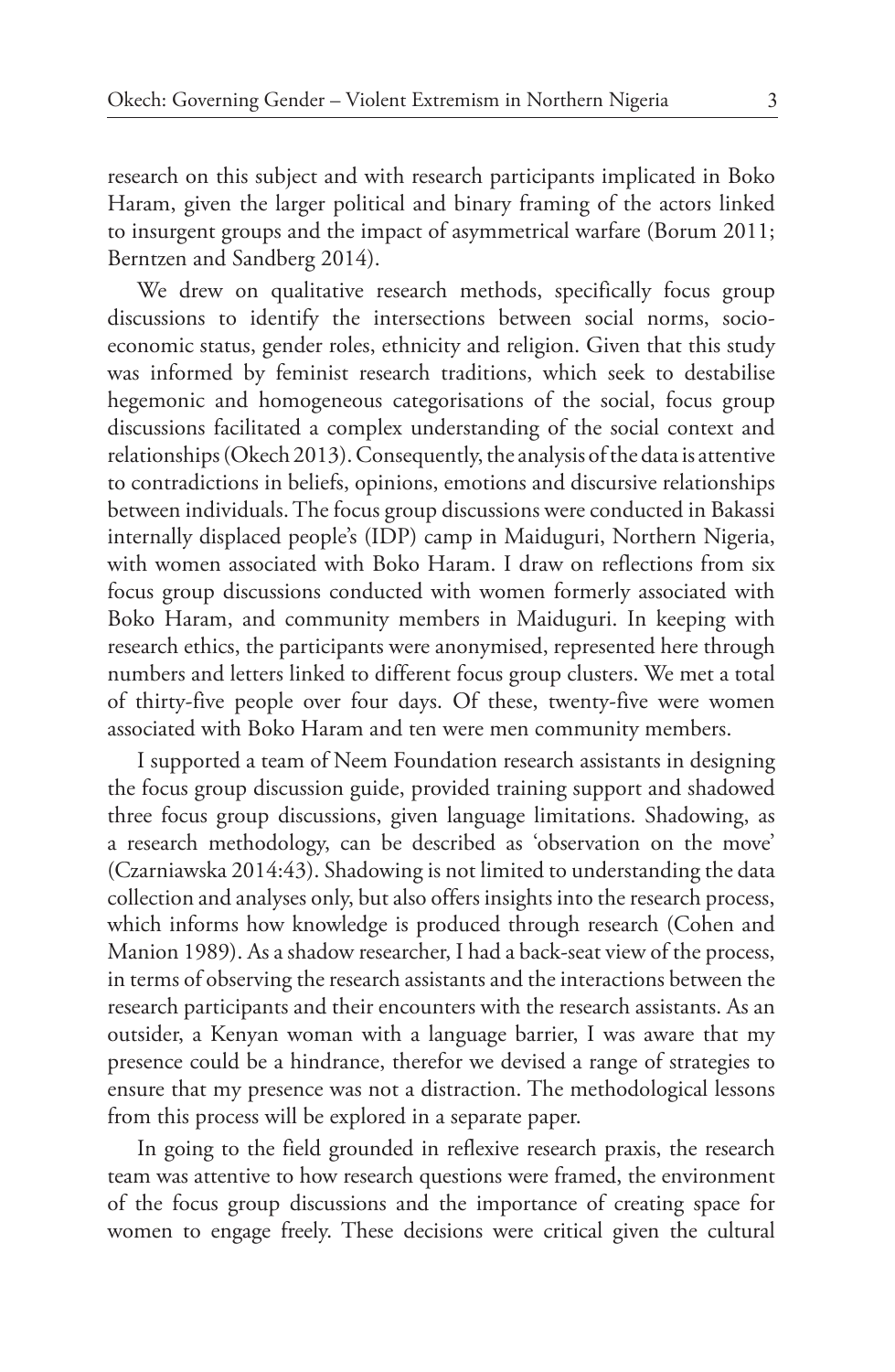context that mediates interactions between women and men. However, the combination of cultural dynamics and insecurity impacted our ability to have a mixed gender team of research assistants who could speak the local language fluently. Consequently, the research assistants were all men, which affected the extent to which some conversations could be pursued. As a pilot study, lessons on the conditions of the research environment are critical to the design of future projects. We were also attentive to the psychosocial issues that might emerge when dealing with survivors of deeply traumatic experiences. In this regard, the partnership with Neem Foundation, a nongovernmental organisation whose staff have twenty years of cumulative experience in psychological/ psychosocial support, as well as extensive training and experience in countering violent extremism and motivating community engagement as a direct response to insecurity in Nigeria, was key.

This qualitative pilot study contributes to understanding the experiences of women associated with Boko Haram. I use 'associate' rather than 'join' to highlight the complexity that informs why women align themselves with Boko Haram and the roles they play within the group. The analysis of the conversations with the interlocutors in the focus group discussions is informed by Mbembe's (2003) Necropolitics, which argues for an expansion of how we think about sovereignty, not in the political nation/ state sense, but as the exercise of control over mortality (death) and life (living) as a manifestation of power. Mbembe (2003) argues that sovereignty becomes about 'the generalised instrumentalisation of human existence and the material destruction of human bodies and populations'. Part of this instrumentalisation is what I call the democratisation of violence through urban militias, private armies, insurgent groups such as Boko Haram, and state armies, who all claim the right to exercise violence or to kill. Consequently, according to Mbembe (2003), in a society where the possession and nonpossession of weapons define one's social value, all social bonds are destroyed, thus normalising the 'idea that power can be acquired and exercised only at the price of another's life'.

In exercising sovereignty over life and death, one can argue that those who associate with the group are seeking to leverage the sovereignty offered by necropolitics in a context where powerlessness has characterised their lives. This power, as will be shown in the sections that follow, does not necessarily alter gender norms but relies on them to claim certain levers of access and authority that were hitherto unavailable in their 'normal' lives. In the sections that follow, I explore how gender is governed by unpacking women's motivation to join Boko Haram, their roles and how they are received on return into their communities. Governing gender is used as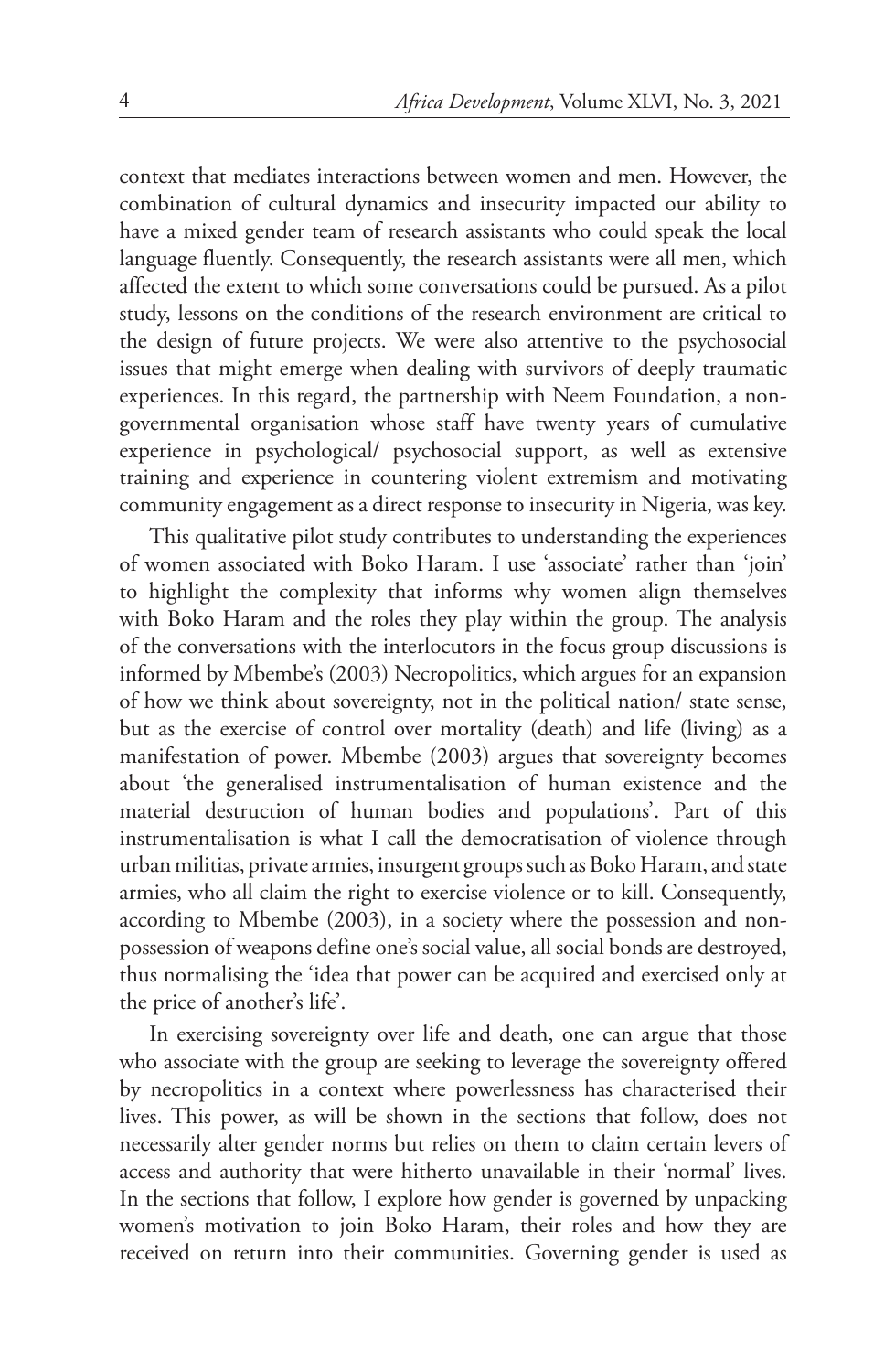a framework to examine the terms by which gender is constituted in the context of insurgency. I examine the regulatory forces that define gender relations within Boko Haram camps and therefore become central to systems of governing within the group. I also use governing gender to interpret how women, in particular, shape gender norms outside the modes of regulation by Boko Haram and the Nigerian state. Analytically, I use thematic analysis to make sense of the focus group discussions (Braun and Clarke 2006).

#### **Boko Haram in Northern Nigeria**

Maiduguri, the site of this qualitative study, can be described as the epicentre of Boko Haram attacks. As the capital city of Borno State, it joins Yobe, Kano, Bauchi and Kaduna in Northern Nigeria as one of the targets of the Boko Haram insurgency and therefore one of the most vulnerable. Since 2003, Boko Haram tactics across these states have included attacks on military barracks, police stations, raids on communities and abductions, largely of locals and some foreign nationals (Pillay 2018). The 2014 abduction of approximately 276 teenage girls from a boarding school in Chibok in Borno gained global attention. Cumulatively, these actions have led to loss of life, displacement of communities, states of emergency, closure of schools and overall insecurity in the region. Maiduguri has been hardest hit by Boko Haram's activities, and, as a result, the Bakassi camp hosts approximately 34,000 internally displaced people (UNOCHA 2020).

Pereira (nd) notes that discriminatory features of Nigeria's state processes and practices restrict the character of citizenship, thereby discriminating against women. The specificity of discrimination in Northern Nigeria was made palpable by the 2002 case against Amina Lawal. Amina Lawal was sentenced to death by stoning, by a Regional Court in Katsina State, Nigeria, for having a child outside marriage. Her sentence was announced on 23 March 2002, but subsequently withdrawn on 23 September 2003, in large part due to national and international advocacy by women's rights organisations. Pereira (2005) underscores the significance of history and politics in the interpretation of cultural practices, including practices integral to heterosexual culture. Lawal's case above is characteristic of a region where religious and cultural norms intersect to define women's status through social reproduction. Consequently, women's access to education and the formal labour market is restricted, and they do not own land or homes, which increases an overreliance on masculine patronage and, therefore, their vulnerability. These cultural, religious and legal inequalities, combined with poverty, have resulted in low school attendance and high rates of child marriage for women and girls (Imam, Biu and Yahi 2020).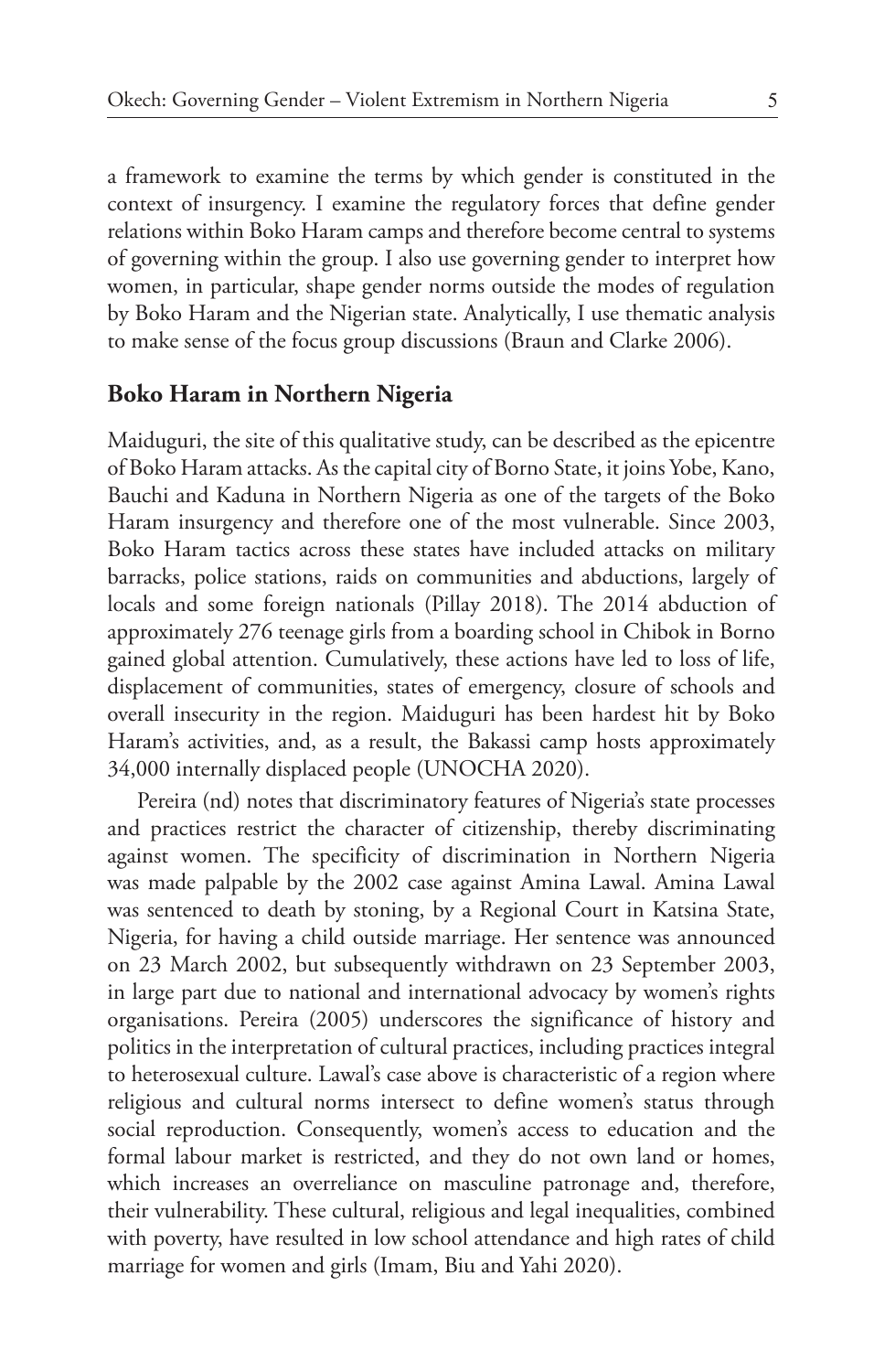A rapid gender assessment conducted by UN Women, Oxfam and Care in 2020 noted that over 80 per cent of internally displaced people (IDPs) in Northern Nigeria are in Borno State (the epicentre of the crisis) and 79 per cent of them are women and children (Unaegbu, Kimiri and Agada 2020). Vulnerability assessments show that women-headed households are at higher risk of sexual and physical violence, and are more likely to experience rape, sexual abuse and sexual exploitation, such as engaging in transactional sex with humanitarian aid workers, security forces and community members who have access to food, shelter or non-food items (Unaegbu et al. 2020). Northeast Nigeria is still shaped by patriarchal values in which religious and cultural beliefs appoint men as the head of the household, a relationship of power that extends to every facet of women's and girls' lives. The choices and experiences of the women engaged in this qualitative pilot study need to be understood within the context set out above. The section that follows sets out a broad framework for understanding Boko Haram in Nigeria, drawing on scholarship that expands a reading of why and how insurgent groups come to flourish.

In the last two decades, there has been a shift in how conflict and wars manifest. This is evident in a marked decrease in interstate conflicts, the increase of organised violence and the critical role of non-state actors in the emergence and sustainment of conflict and proxy wars, fought over the control of natural resources in sovereign territories. All these developments are profoundly gendered and are linked to the maintenance and or challenging of existing gender regimes that tend to privilege certain forms of femininities and masculinities. Globally, there is a confluence of factors at play. The first factor is the larger geopolitical question, which places state formation and the creation of stable states elsewhere in direct conversation with the sustainment of a global power axis that constructs a few powerful states as arbiters of global political order. The second factor is the privatisation of the state as a cumulative result of externally driven programmes, such as Structural Adjustment and its successor policies, which have foregrounded the advancement of neoliberal globalisation at the expense of a resolution of the vast structural inequalities in the countries where these programmes were implemented. Third, the management, governance structures and opponents in any given conflict involve multilayered local, national, regional and global institutions.

It is in this environment that groups such as Boko Haram emerge. Boko Haram is now understood to be a consequence of overlapping religious, historical and political histories and actors specific to Northern Nigeria. Hansen notes that rather than viewing Boko Haram as new, it is important to root the group in an ongoing history of Islamic phenomena in the region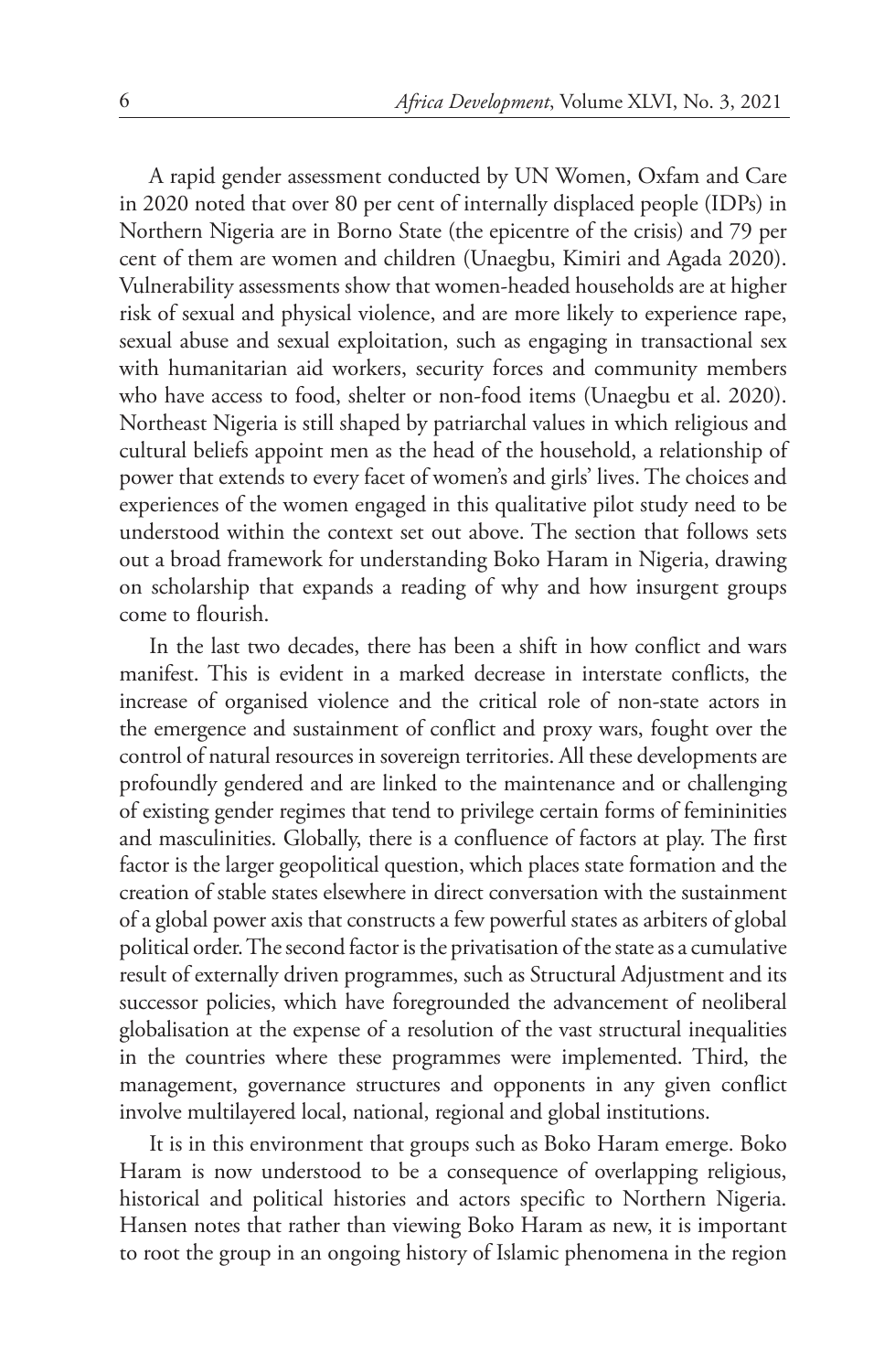(Hansen 2017). Declarations of jihad for the purposes of Islamic societal revolution have long been common in the region. Different forms of Islamic practice against the state, advocated by the dispossessed, began to develop based on the central demand for the establishment of a societal order founded on sharia law (Hansen 2017). Pertinent to Boko Haram's history is the normalisation of the denouncement of others as non-Muslims, which emerged in the 1970s. According to Paden, this practice of declaring others to be non-Muslim (takfir) began to be extended by some to anyone outside of their group (Paden 2005). It is also important to consider the intersection of colonial history and religiosity. Hansen (2017) and Musa (2010) note that the core driving force behind the denouncement of Western education in Boko Haram's messaging is inseparable from histories of imperialism in which Muslim knowledge production, literary histories and means of communication were disrupted.

The politicisation of religion is argued to be grounded in structural inequalities. Religion itself has been proven to have less impact on association with extremist groups than other structural issues that dominate lived experiences (Alao 2013; Bamidele 2016). Botha and Abdile (2019) extend this analysis by charting how the division between the Christian south and Muslim north of Nigeria is exacerbated by an environment in which Muslims are politically and economically marginalised. Hansen (2017) continues, noting that the rhetoric of 'evil' or terrorism fails to adequately capture Boko Haram as a logical consequence of the failures of the Nigerian state. The failure of the post-independence state to provide significant infrastructure for healthcare and education, especially in Northern Nigeria, demonstrates how semi-industrial capitalism and the legacies of colonialism have created ripe conditions for corruption, exploitation and extraction. Botha and Abdile (2019), Agbiboa (2014) and Hansen (2013) argue that far more than religious indoctrination, poverty, corruption, unemployment and the unequal distribution of wealth and opportunities were important contributing factors to people's decision to join the group. Boko Haram infuses religion into a history of grievances (Agbiboa 2014). By reframing 'terrorism' in terms of state neglect, a more nuanced picture of the sociopolitical landscape is made visible.

The evolution in the understanding of violent extremist groups such as Boko Haram, in scholarship, is not matched by the literature that engages gender and violent extremism (Giscard d'Estaing 2017). Women and girls are often depicted as solely affected by violence through abduction, rape and death (Gonzalez-Perez 2008). But the idea of violence generated by insurgent groups against women and girls has steadily been challenged by emerging studies. In a study on the gender-based violence perpetrated by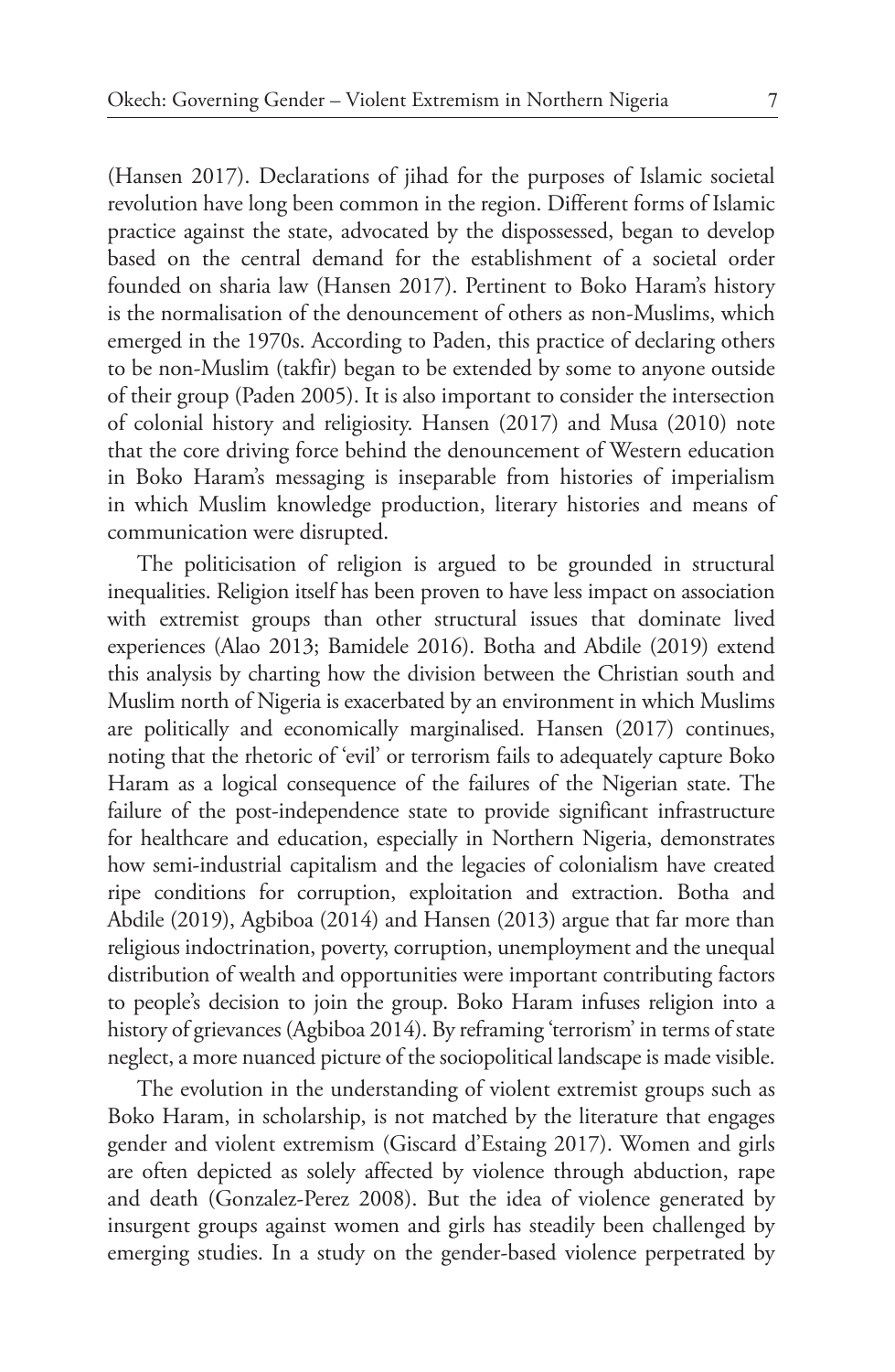Boko Haram, Oriola (2017) notes that gender-based violence reflects how women are generally treated. The violence perpetuated by Boko Haram on women reflects ongoing and persistent patriarchal encounters within the region. Boko Haram's treatment of women, particularly in their abduction, exposes a deeper, more pervasive way in which women experience the world. Feminist security studies scholarship, complicates our understanding of the role that women play within insurgent groups, and the impact of their association with these groups by moving beyond their historical framing as unagentic, absent and apolitical (ICG 2016).

# **Associating With Boko Haram**

Studies on gender and violent extremism point to how structural inequalities collide with recruitment into violent extremist groups (ICG 2016). Poverty, patriarchy, corruption and state responses (or the lack thereof) to socioeconomic dispossession are key contributory factors for women's association with insurgent groups like Boko Haram (Kessels, Durner and Schwartz 2016). As illustrated below, the discussions with women associated with Boko Haram point to poverty and broader economic inequalities as key drivers for their association with Boko Haram. I distinguish here between association based on coercion and force and association informed by an assessment of where positive outcomes lie. As I will illustrate in the sections that follow, these positive outcomes are shaped by a promise of economic freedom that is accessible to both women and men, which is at odds with a society that provides this option for men only. This is the first mode of governing gender relations deployed by Boko Haram, as the excerpts below illustrate.

Participant A:<sup>2</sup> Because of the high rate of poverty and hunger during the time Boko Haram were active in our community, majority of goods and property of people had been destroyed by the armed group. That in turn made most of the women and girls become very vulnerable whilst Boko Haram were having abundant food, clothes, shelter, freedom etc. That also made women and girls think about joining Boko Haram and they eventually joined.

Participant B: I feel that a lot of people, not just women, were very interested in the economic benefits that the group provided at the time; because many people felt that they were going to gain in terms of monetary benefits. Let us not forget that at a time the group were offering financial loans to people. I feel this must have influenced many to join.

Participant C: Most women that join Boko Haram from the Gwoza community joined for economic benefits. They were lured, brainwashed and radicalised. They voluntarily followed Boko Haram members to Sambisa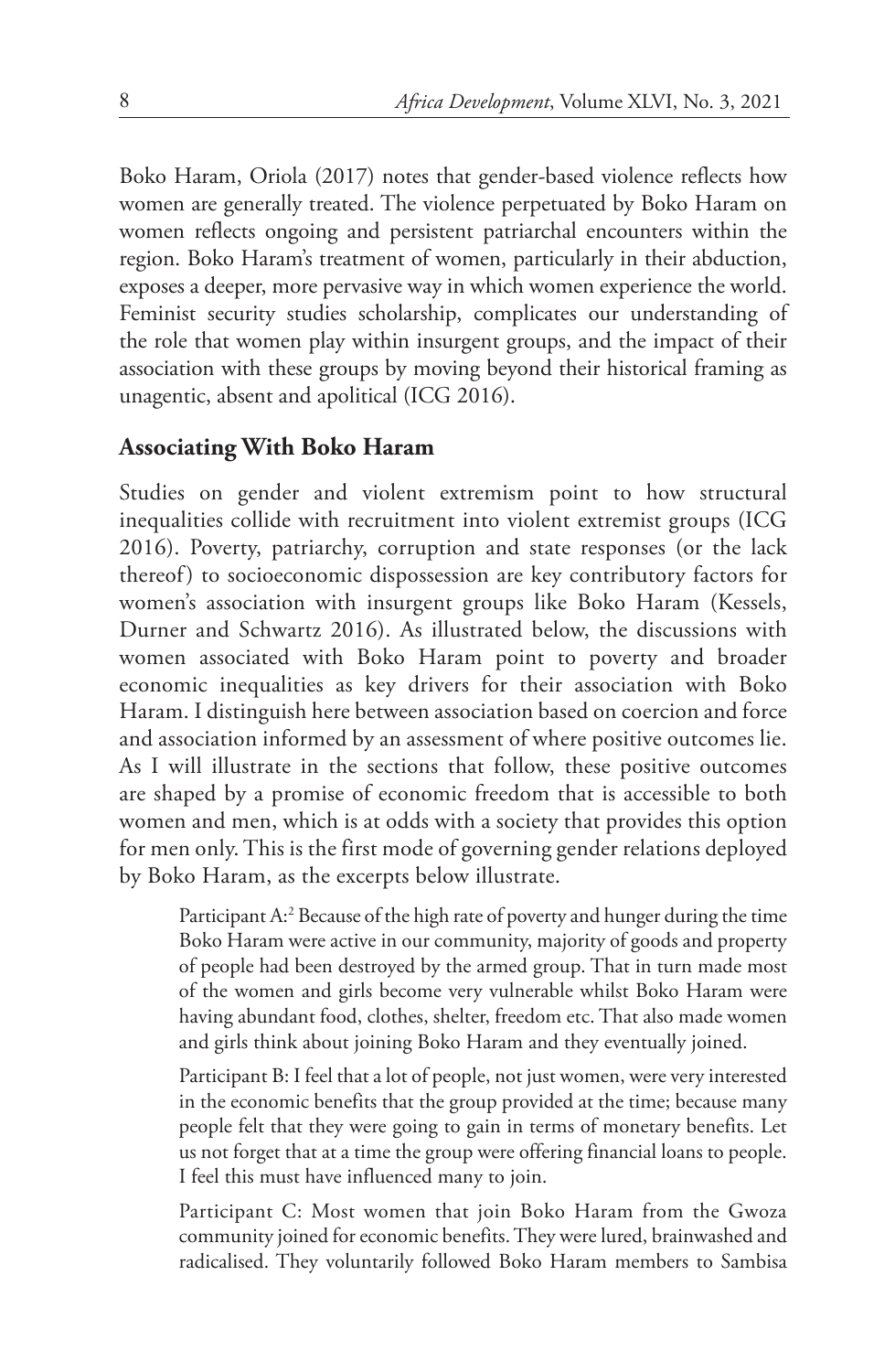Forest. Those women saw that Boko Haram members had money and were very generous at the time. They lured women with food and money so much so that many women in the community wanted to get married to Boko Haram men.

However, all the participants above also highlight how Boko Haram's tactics create the conditions for economic distress, through the destruction of property, frequency of attacks that lead to curfews and the eventuality of a depressed economy. Participants B and C specifically note the connection between causing economic distress and promising economic benefits as a tactic pursued by Boko Haram, which therefore becomes a mobilisation tactic. The research participants' views above connect structural inequalities to the vulnerability of communities to Boko Haram, an observation that is picked up in a range of studies, including those analysing the entry of Al Shabaab in Kenya (Badurdeen 2018a; Okech 2018). Like Al Shabaab, Boko Haram's choice of Maiduguri is linked to the geography and historical under-investment in the region by successive governments, as was pointed out earlier in this paper. Consequently, limited economic opportunities make both men and women more vulnerable to choices based on survival.

The conservative nature of the region, shaped by the nexus of gender, class, religion and culture, means that women tend to have limited economic opportunities. This is tied to the reliance on gender stereotypes that see their role as limited to social reproduction—motherhood, wifehood and, therefore, household. This specific vulnerability attached to women creates a desire for economic independence that is utilised by Boko Haram as a recruitment strategy. While this can be read as a gendered vulnerability, it can also be understood as an illustration of how the gender norms governing the society are outwardly challenged by a group whose key interest is in mobilising labour towards its cause. The promise of greater economic freedom therefore becomes an opportunity that women seize.

 Additionally, Boko Haram's tactical use of violence in a society where the state is viewed as being on the backfoot of a ragtag group, creates political value for Boko Haram. The group's ability to exercise power over those who live—those who associate with the group—and those who 'die'—who are displaced and consequently die socially—normalises the 'idea that power can be acquired and exercised only at the price of another's life' (Mbembe 2003:11–12). Beyond the economic conditions, the power over life necropolitics—is a key factor that shapes association with Boko Haram. The choice to associate with a group that is constructed as and appears to be more powerful than the state, due to its ability to take life, is an association with a source of power, as the excerpts below point to.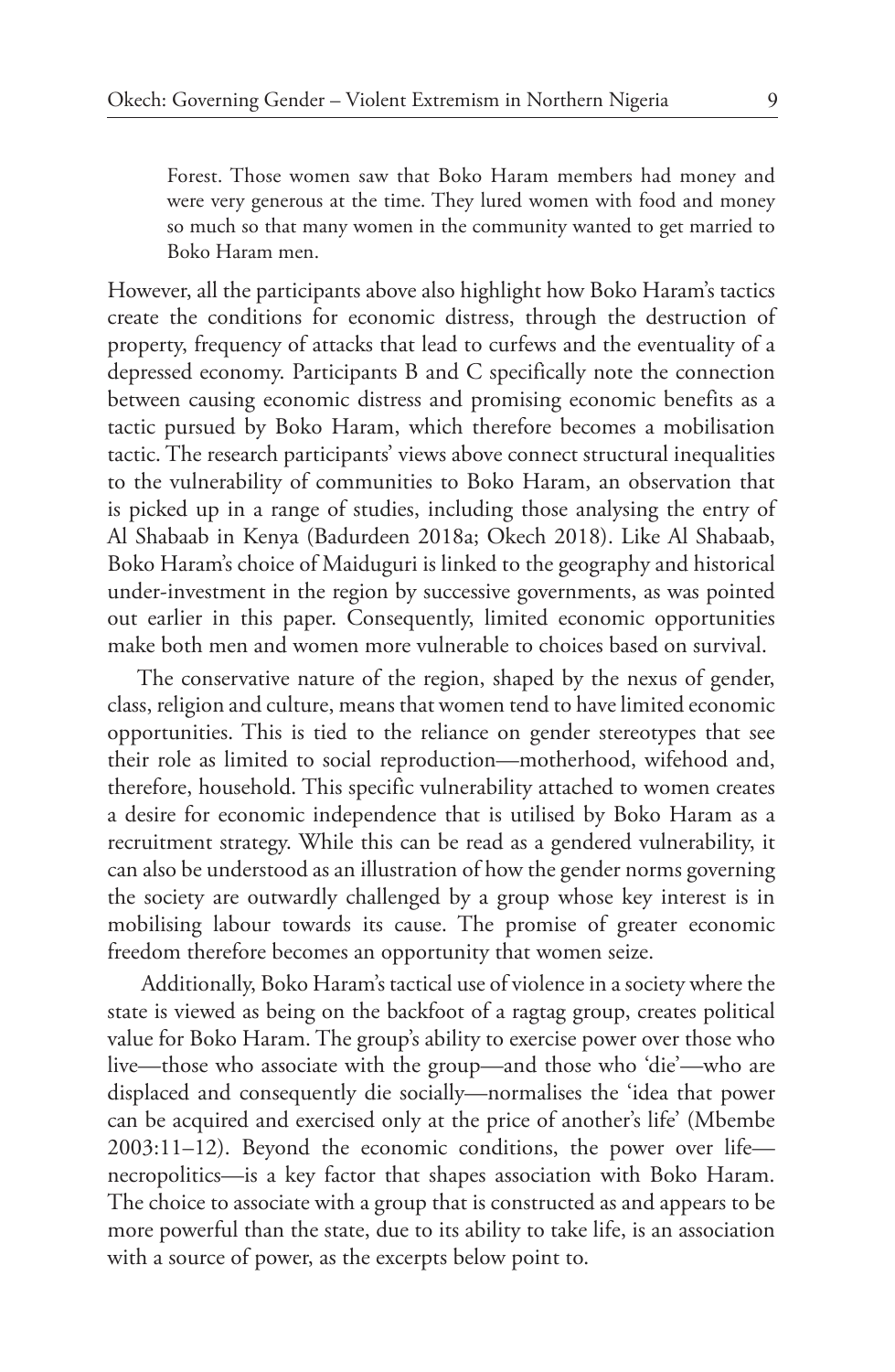Participant D: My husband was killed by Boko Haram and I followed my father to live with him under Boko Haram due to fear of soldiers. They wanted to kill my father because one of the Boko Haram members married his daughter.

Participant E: Boko Haram used money and flashy items to influence women and children to join them. They even had more guns than the military. They had a fleet of cars that they used to raid communities and villages, which led them to think Boko Haram was more powerful than the army.

Participant F: In the beginning of the insurgency, the group came into our community and portrayed themselves as Islamic religious scholars; they preached and empowered community members. The group was not violent at this point, which was why it was easy to brainwash the community members to join their cause. When the group later became violent, the community members started to flee from Gwoza.

Participant G: Boko Haram is a religious group that forces their beliefs on people. They forcibly recruit members. Anyone that fails to join gets killed; however, they do not harm women because they are mothers.

It is equally evident from the above that the monopoly of violence exercised by Boko Haram is a tactical tool used to govern gender. The decision to abduct rather than exercise other forms of physical abuse implies the use of violence as a mediating force for gender relations. Women and girls are mobilised for their social reproduction capacities and, as illustrated in the sections below, the gender stereotypes about women's roles serve a larger political purpose for those who are politically aligned to the group.

In the sections that follow, I observe that Boko Haram does not radically alter gender dynamics in the way in which it treats women within the camps. There is a patriarchal continuity in the expectation that women will play domestic roles. However, a range of power hierarchies emerge that are linked to how different women and girls arrive in the camps and their links with key men members of Boko Haram. It is these power hierarchies that illustrate how gender is governed within Boko Haram 'territory' and how positive outcomes for women associated with Boko Haram should be viewed in relation to how gender is governed in society generally.

### **Reclaiming Agency**

A binary approach to understanding power relations is well explored in feminist scholarship, showing that powerlessness is not a useful way to understand women's experiences (Amadiume 1997; Lazreg 1994). Women are not homogenous, which means that various factors such as class, age and reproductive capacity intervene to shape the power that different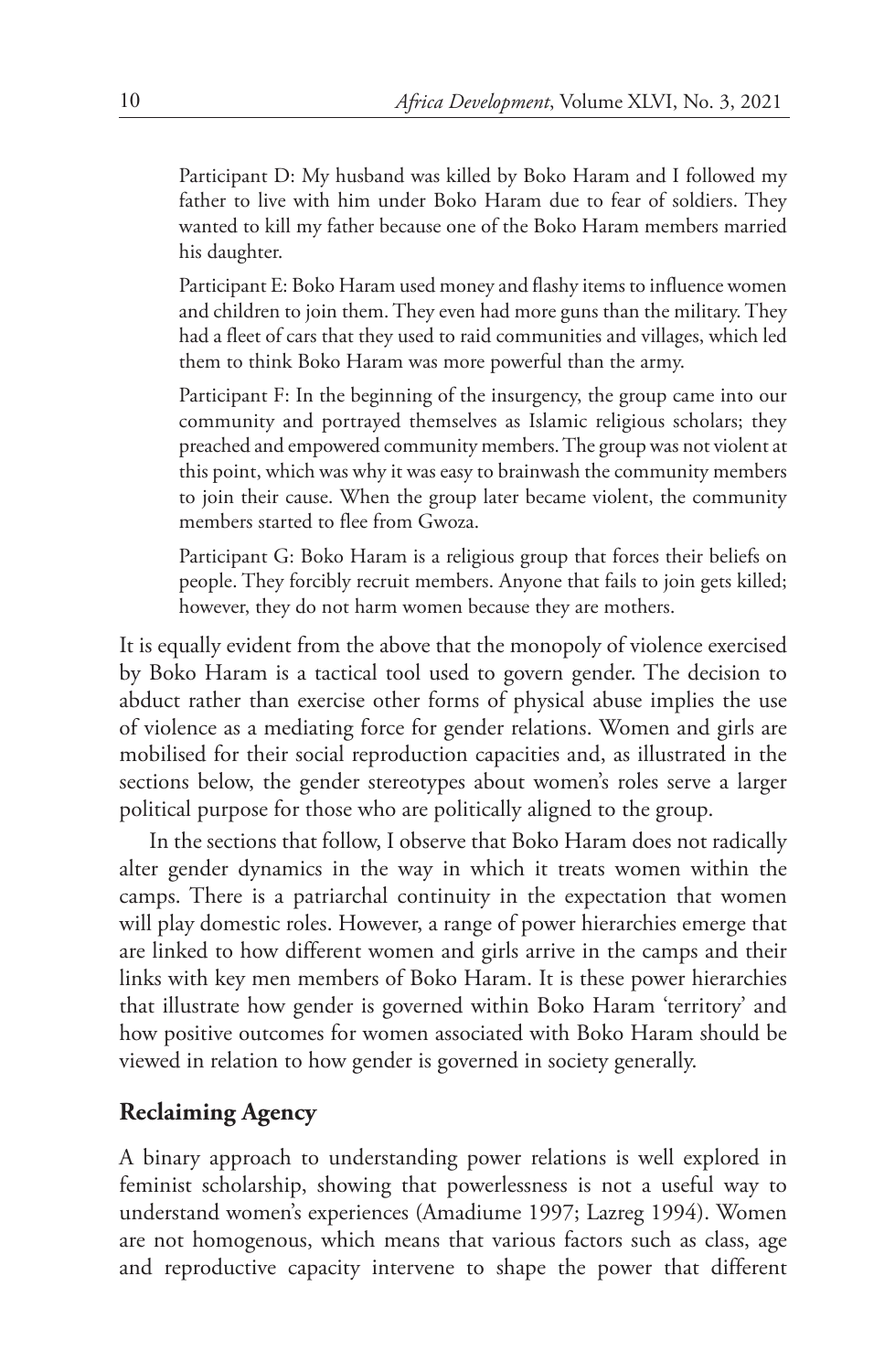women will hold in any context (Pereira nd). Hierarchies of power and powerlessness therefore become the lens through which I view the roles that the women associated with Boko Haram play. In examining these roles, it is critical to retain a focus on the minor structural shifts in the conditions of women who in their societies are considered second-class citizens.

Participant 1: In my opinion, some of the people including young women join the group to get power. This makes them feel they have a purpose. Because many people who were nothing suddenly had domestic workers for chores and many men obeying them as wives of top figures in the group.

Participant 2: Let's not forget that some women had important roles in the camp, others served as recruiters and even were trained to preach these ideologies to other women to make it as appealing as possible. These women who are part of this group go further to convince their relatives especially their husbands to join Boko Haram. It depends what kind of role you can play, sometimes some were informants within and outside the camp.

Participant 3: Women are also used in the combat field more often than before as they commit suicide while attacking/targeting security personnel, community members particularly in very crowded areas. Most are young individuals who are selected for this cause from the beginning of indoctrination, and they include women because they are less suspicious in crowds.

Participant 4: The women and girls who willingly join the group were kept in a separate place called Parisu, they were enjoying their life very comfortably and they were very happy to be part of Boko Haram. Most of them had the role of service especially cooking roles as the most common work the women did there. When their men return from combat against the armed forces, they will hail their husbands as heroes and support them.

The four participants above draw attention to the hierarchies of power that shape women's roles within Boko Haram and how they establish access to power that most of these women did not have prior to being associated with the group. The first hierarchy is raised by participants two and three, who highlight the recruitment role that women who join Boko Haram willingly play. This is an important subversion of how women are understood as political actors because it points to women as conveyors of political beliefs and ideologies to secure more members. The task of recruitment should not be constructed as a simple task of translating an organisation's view. It indicates an internalisation of the political beliefs to undertake their task effectively.

In addition, a second layer of power lies in the recruitment of family members who are not part of the group. This also illustrates the agency that these women have exercised in leaving husbands and extended families behind to pursue what they construe as better living conditions for themselves.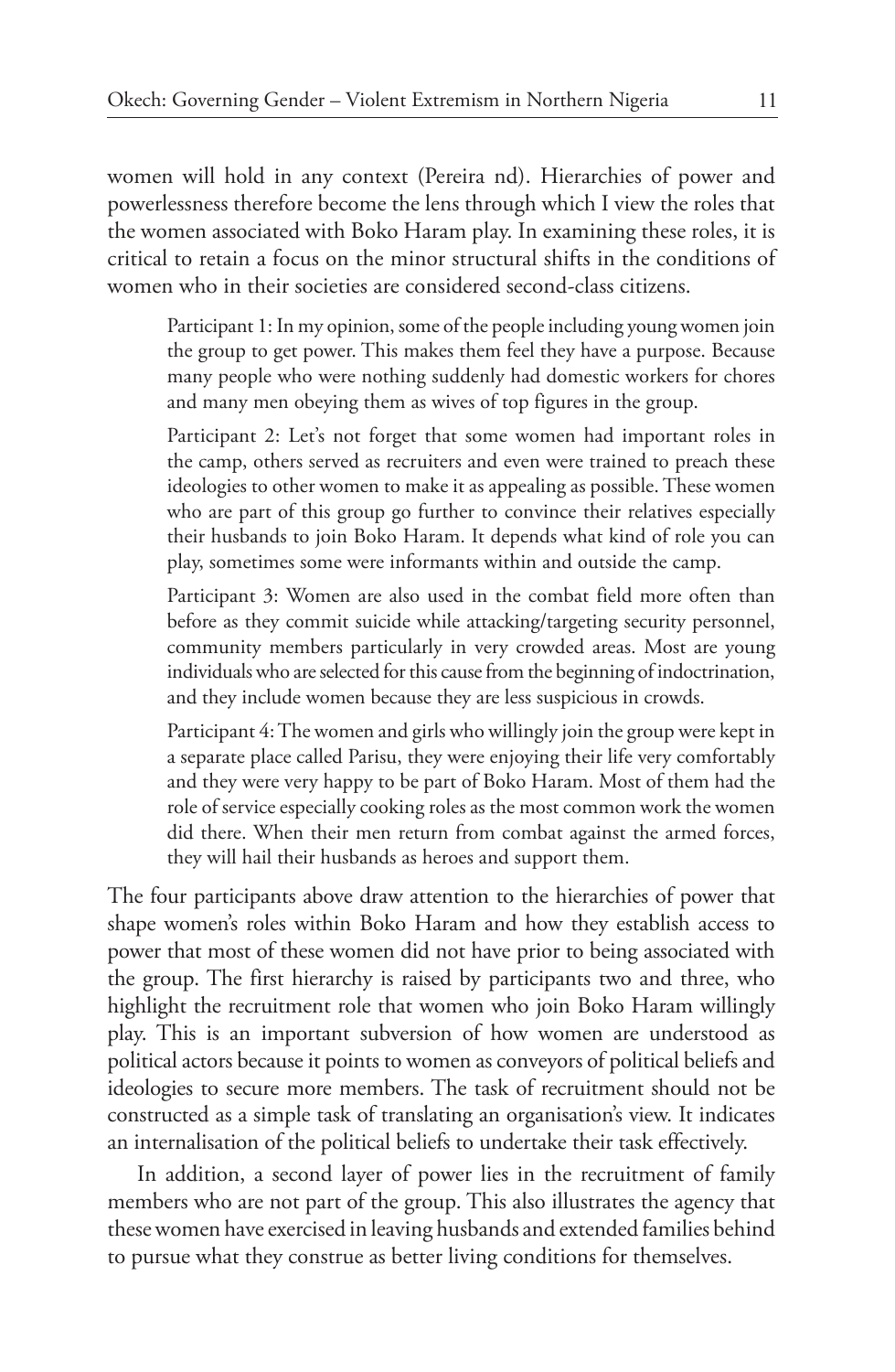The third layer of power explored by participant two is the role of women as informants. The fact that women have historically been viewed as good spies in conflicts and world wars is well established (see Amrane-Minne and Abu-Haidar 1999; Higonnet, Jenson, Michel and Weitz 1987). Women's ability to do this work well is based on gender stereotypes of women as apolitical, not threatening and generally invisible, thus making it easier for them to gather information. The reliance on gender stereotypes of women as temptresses, lovers or harmless people is a route that Boko Haram uses to subvert societal governing principles of gender to their advantage. When women's invisibility is enhanced by cultural and religious norms, mobilising these stereotypes as an asset illustrates how Boko Haram uses gender to govern its relationship with women recruits and expand its networks.

Participants one and four draw attention to gender hierarchies that are connected to how patriarchal structures distribute power amongst women. The class differences play out here in relation to who has access to workers and who performs which domestic tasks. These roles are often linked to specific women's proximity to masculine power, such as leaders and or fighters within Boko Haram. This proximity to masculine power offers them privileges, such as domestic support and authority to oversee other women. The importance of this power lies in the fact that these are privileges these women did not enjoy in their communities. Women who join Boko Haram, whether willingly or not, come from lower socioeconomic strata. For them, access to domestic help in the household is a privilege often available only to families with greater economic mobility and social capital, which allows them to either pay for labour or mobilise the free labour of younger relatives.

The power hierarchies above, when framed as part of the broader logics of violence that inform Boko Haram, are therefore not only gendered but also draw a direct link to necropolitics, which has created a divide between those who are protected because they are armed and those who are not. The power that women derive from being associated with those who can exercise sovereignty over life points to a broader layer of power associated with greater societal outcomes, particularly where violence has been democratised due to asymmetrical violence. This broader sociopolitical power that women acquire is connected to necropolitics and is a critical point to bear in mind later in this paper, when reintegration for returnees and community responses are examined.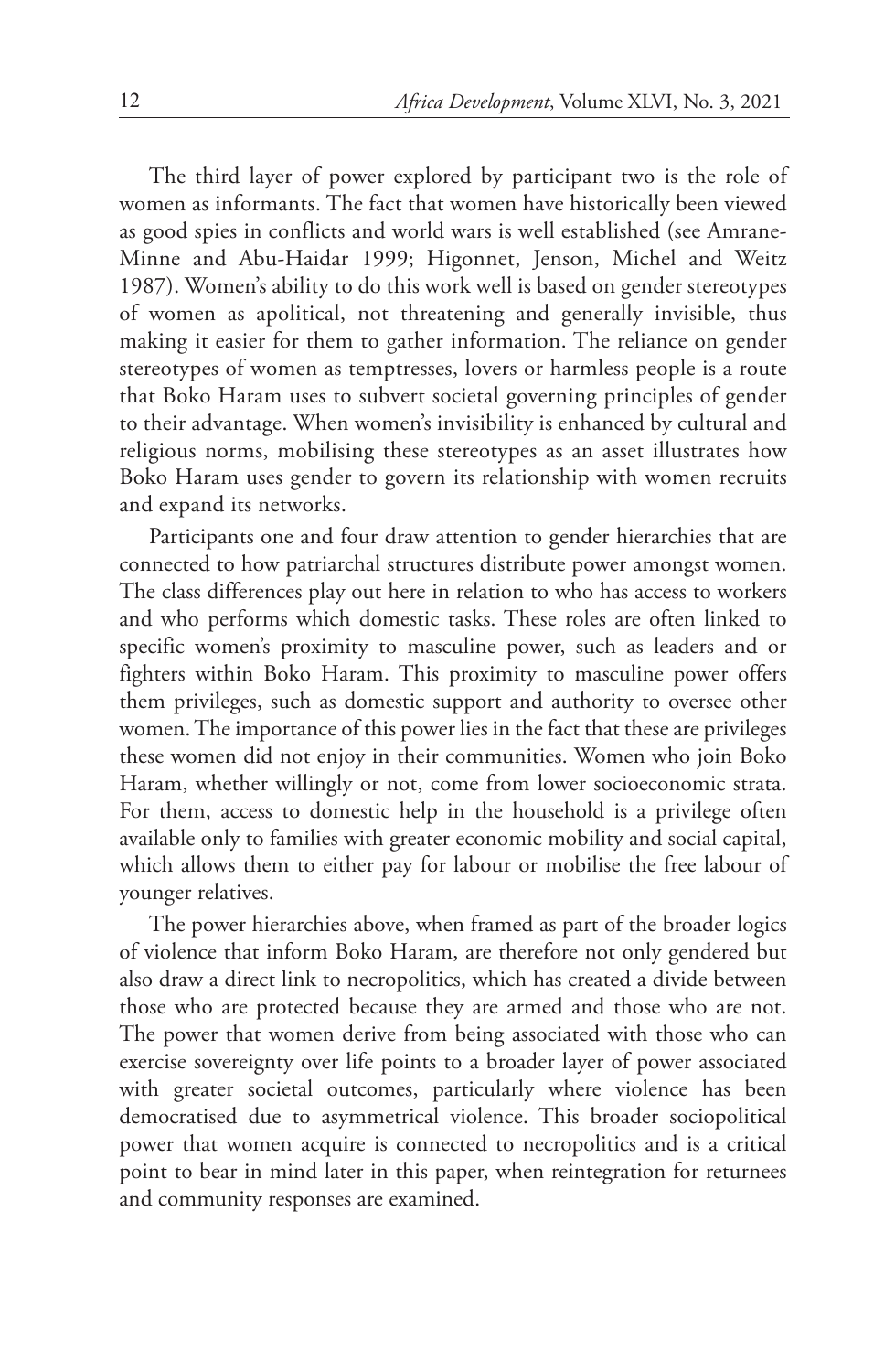## **Governing Gender**

Access to economic power and its attendant privileges has been illustrated as a core driver for women choosing to be associated with Boko Haram. The allure of these privileges is reinforced by a cultural environment that does not provide these rewards, particularly for women who do not have class privilege. As illustrated above, hierarchies of power across women are made visible by economic mobility, proximity to masculine power within the Boko Haram structures and the nature of political tasks they take on within the organisation. Undergirding their decisions are basic survival concerns such as access to food as well as the power privileges within the camps. If access to and benefiting from new power and privileges frames some women's encounters in the 'bush', how do they navigate their return to communities that remain socioculturally unchanged and their relocation to a transient and economically unstable environment—the IDP camp?

Participant K (community member): Their families were considered associated with the group, so they were stigmatised.

Participant L (community member): The men are not easily accepted back; they are treated with suspicion. Just recently more than fifty men were brought into the Bakassi camp from the 'Operation Safe Corridor'. Unfortunately they were rejected by the communities because they were still considered to be associated with Boko Haram.

Participant M (community member): The security is getting worse, and most people here are not ready to accept them back, we are hurt, we are also scared, and we just want to move on.

Participant N (community member): At the moment people are not ready to accept those who have returned because they are still considered Boko Haram members. They are likely to accept women and girls more easily.

Participant O (community member): I think we have established there are mixed feeling, mostly women and girls can be easily accepted although not entirely the case but they have high possibility of acceptance than that of male counterparts.

The excerpts above from the focus group discussion with men community members point to stigma and exclusion as a central narrative that shapes how women and men associated with Boko Haram experience their return to their communities. Men are considered more dangerous than women and this is clear from participants six, eight and nine. The fear associated with Boko Haram as a group that has terrorised the community extends to those who are seen as having willingly joined the group, as well as to their families.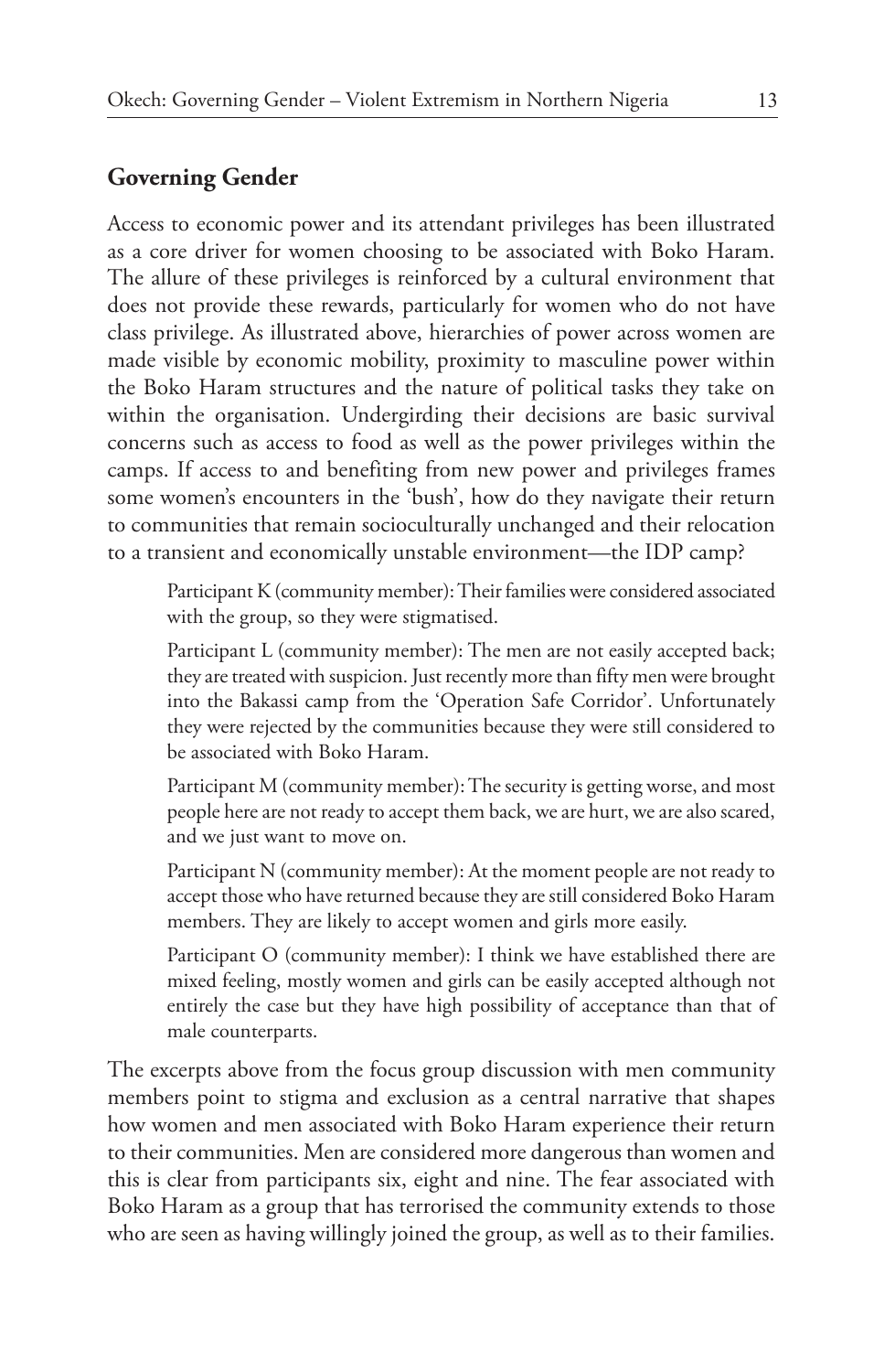Two of Mbembe's ideas are worth drawing on here to understand the stigma and loss experienced by returnees and community members who were displaced by Boko Haram. The first idea is the conceptualisation of triple loss—the loss of a 'home', loss of rights over the body and loss of political status that leads to social death (Mbembe 2003:21). The community members above who are now displaced and living in an IDP camp are faced with multiple losses that are directly attributed to Boko Haram.

The loss and social death described by Mbembe (2003) offers a broader framing of the roots of the stigma targeted at returnees, which is not simply about association with the group and the threat that returnees may pose but is linked to their current social conditions of undignified life aptly captured by participant M. However, social death is shared. Returnees do not necessarily experience greater privilege, since the losses experienced by communities are similar to those that the returnees negotiate, as I will explore below.

The rest of the participants' perceptions and views on risk related to men and women returnees are best understood through Mbembe's second idea (2003:12), which is the articulation of the relation between the state of exception created by violent extremism (curfews, displacement) and a relation of enmity that becomes the norm due to the right to kill and sovereignty over life exercised by Boko Haram as a direct result of necropolitics. In essence, whose lives are worth saving and why frames the stigma experienced by women returnees, as illustrated below. Returnees who 'chose' to associate with Boko Haram are constructed as people's whose lives, and therefore wellbeing, hold greater value than those who remained 'socially dead', and this underpins the hostility and stigma they encounter.

Participant 10: Initially we face a lot of stigmatisation and verbal attacks. People in the camp call us names like bomb makers and all that. Initially, people were sceptical about our presence in the camp, to the extent that they do not sleep at night because of fear. There was no trust, even our friends and relatives who should show love, concern and accommodate us were not forthcoming, and that was how bad it was. But things have changed a little though, not completely because even now, I am suffering from trauma mainly due to attacks from the camp community. Sometimes when such abuses coincide with my children's offences, it affects my blood pressure and makes me sick for some days.

Participant 11: People who were associated with armed groups go through difficulty from their families and relatives. They are stigmatised and ostracised from their community because their families called them killers and kept a distance from them. Some people will even threaten to take revenge for things that happened to their loved ones, though they were warned not to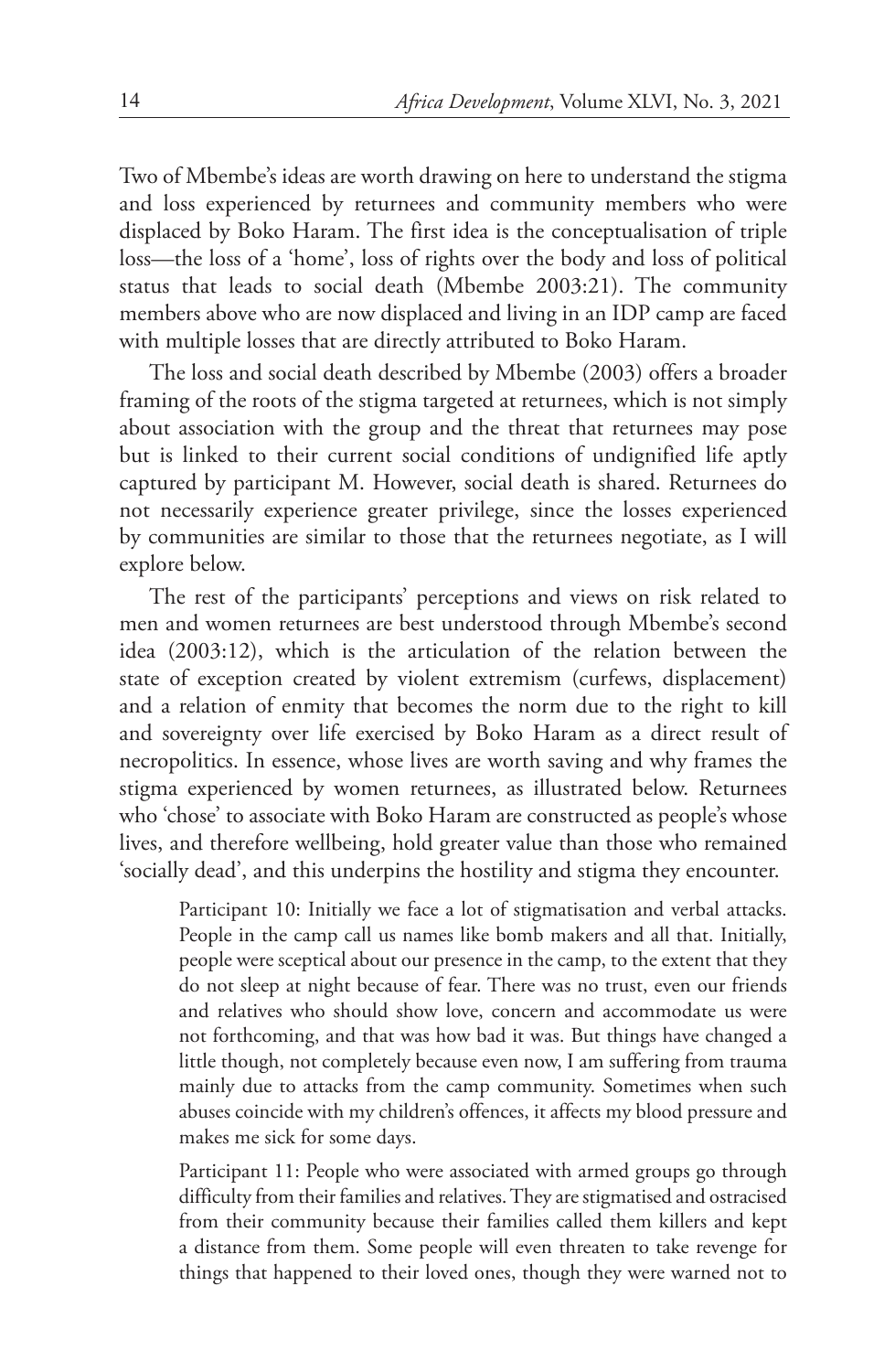but to clean them off from their previous sins and shelve them from hell fire in the life hereafter. People who have grievances with them will refrain from taking retribution and this is what makes the returnees move away from their families to a place they are not known.

Mbembe's (2003:40) 'death-worlds, new and unique forms of social existence in which vast populations are subjected to conditions of life conferring upon them the status of living dead' best captures what women associated with Boko Haram encounter on their return. There is a contradictory convergence of interests between Boko Haram's production of large-scale death and disruption of life and the state's response through the sequestering of populations in IDP camps contributing to social death. IDP camps therefore become a space of governing unwanted women where the risk they pose to society can be effectively controlled through re-integration processes that simply write them back into existing gender norms.

In a context where ostracisation and powerlessness—economic, social and cultural—characterises their return, what should government strategies to rehabilitate and reintegrate women associated with Boko Haram look like? How can their sovereignty be renegotiated within a state that has failed them? If a return to the 'bush' is considered problematic given the violence wrought by Boko Haram, how can reintegration strategies reduce the attractiveness of the 'bush' due to the autonomy and sovereignty provided therein? Can the modalities of governing gender in society be fundamentally rewritten due to violent extremism?

### **Concluding Notes**

The Nigerian government's integration strategies have largely assumed a return to normalcy by integrating women into a life they had prior to their association with Boko Haram. Government strategies include providing women returnees with economic opportunities for survival. This economic focus is viewed by community members as being disproportionately aimed at people who contributed to the suspended, undignified life they have to live within the IDP camp. In essence, those who suffered do not receive special treatment but are ranked on par with those they see as having caused harm. The notion of favouritism emerged as a common thread in discussions with community members who now live in IDP camps. The stigma therefore is not simply due to a fear of terror as described in the focus group excerpts above, but to a sense of having been let down by the government.

It is evident that these responses are not responsive to the gender disruption in the 'bush', which women returned often viewed as positive (see CDD nd). In addition, civil society interventions, such as psychosocial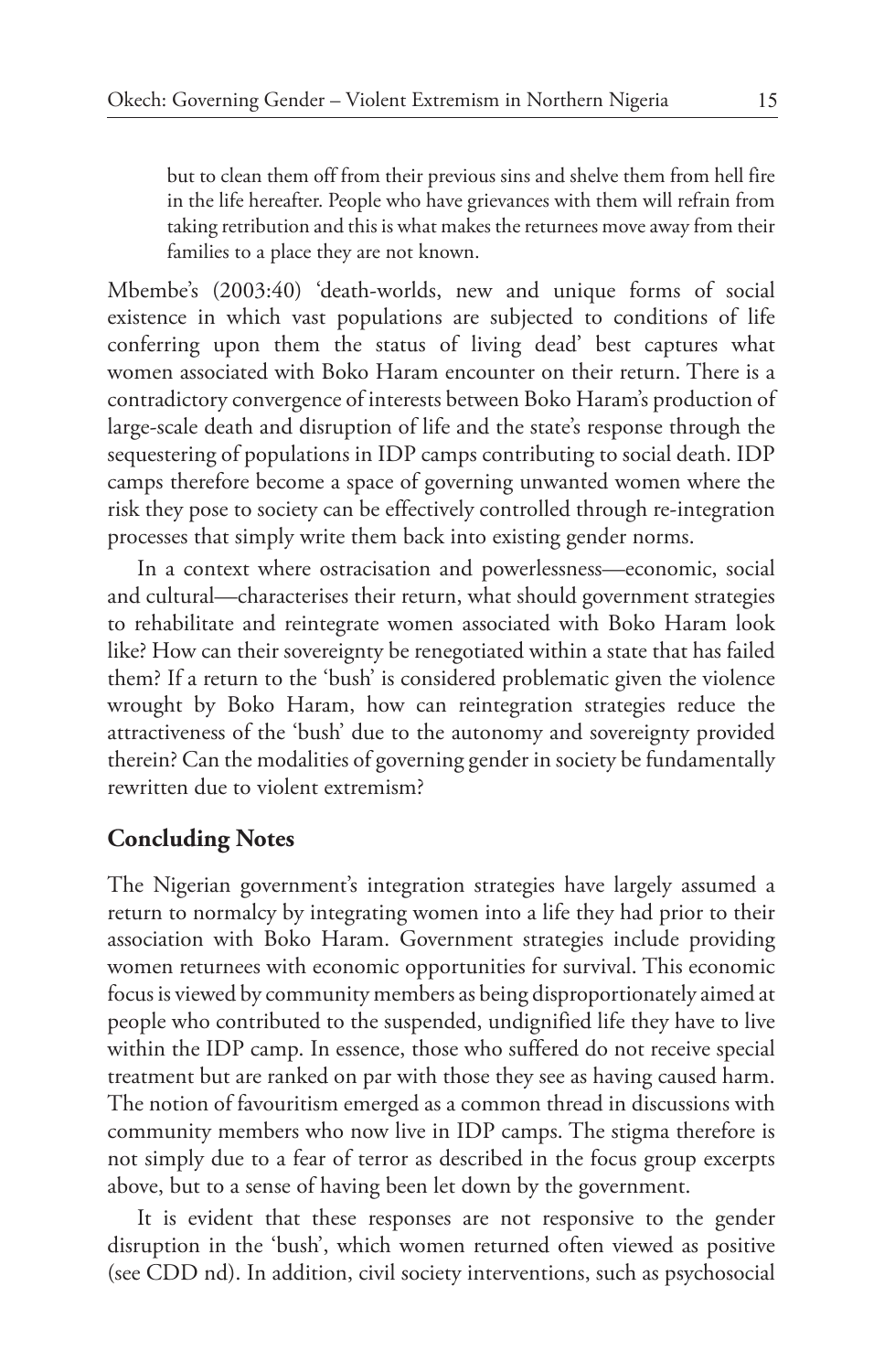and economic support, cannot effectively broker a return from the social death experienced by women associated with Boko Haram (CDD nd). Within the community, men in particular view 'marriageability' as an effective indicator of a return from social death. In essence, the fact that men feel comfortable considering marrying women associated with Boko Haram indicates that they are accepted in the community. However, it follows that women who exercised a fair amount of agency in the 'bush' do not necessarily view a return to subjugation as an equitable negotiated settlement for their integration.

This pilot study echoes findings from an International Crisis Group report on Northern Nigeria and mirrors findings from the Horn of Africa in connection to Al Shabaab (ICG 2016; Badurdeen 2018a and b). However, there are two recommendations that I would like to make that are derived from the theoretical framework adopted for this study, which do not necessarily surface in existing work on Northern Nigeria and women associated with armed groups. The first concerns government and civil society interventions. It is evident that a response to reintegrating women returnees has to address the sociocultural context that they return to. The patriarchal conditions that shape the attractiveness of Boko Haram camps create pull factors that drive women associated with armed groups back into the camps or away from the community. The fact that there is a public perception that women's integration is easier than men's does not address the loss of power that women returnees encounter. Marriageability as integration misses the fundamental power fracture occasioned by being in the 'bush' and navigating multiple 'positive' power hierarchies, as articulated by the focus group participants. In addition, providing economic opportunities that are still reliant on a gendered division of labour does not address the situation of 'social death' as articulated by Mbembe. In essence, there is a question here about the reconfiguration of gender power relations, not necessarily gender dynamics, that is missed in ongoing interventions.

Finally, the focus group participants point to their role in indoctrination and recruitment. Integration and deradicalisation programmes directed at people who have played the above roles in insurgent groups seek to shift the ideological base rather than recognise the outcomes derived from these roles, which are not always connected to belief systems. These outcomes are connected, in the case of these women, to accessing power and benefiting from relationships to power based on the roles they perform. Deradicalisation efforts that do not engage with the outcomes derived from doing this work means that the women who are the focus of this paper see the 'bush' as a better option, given the power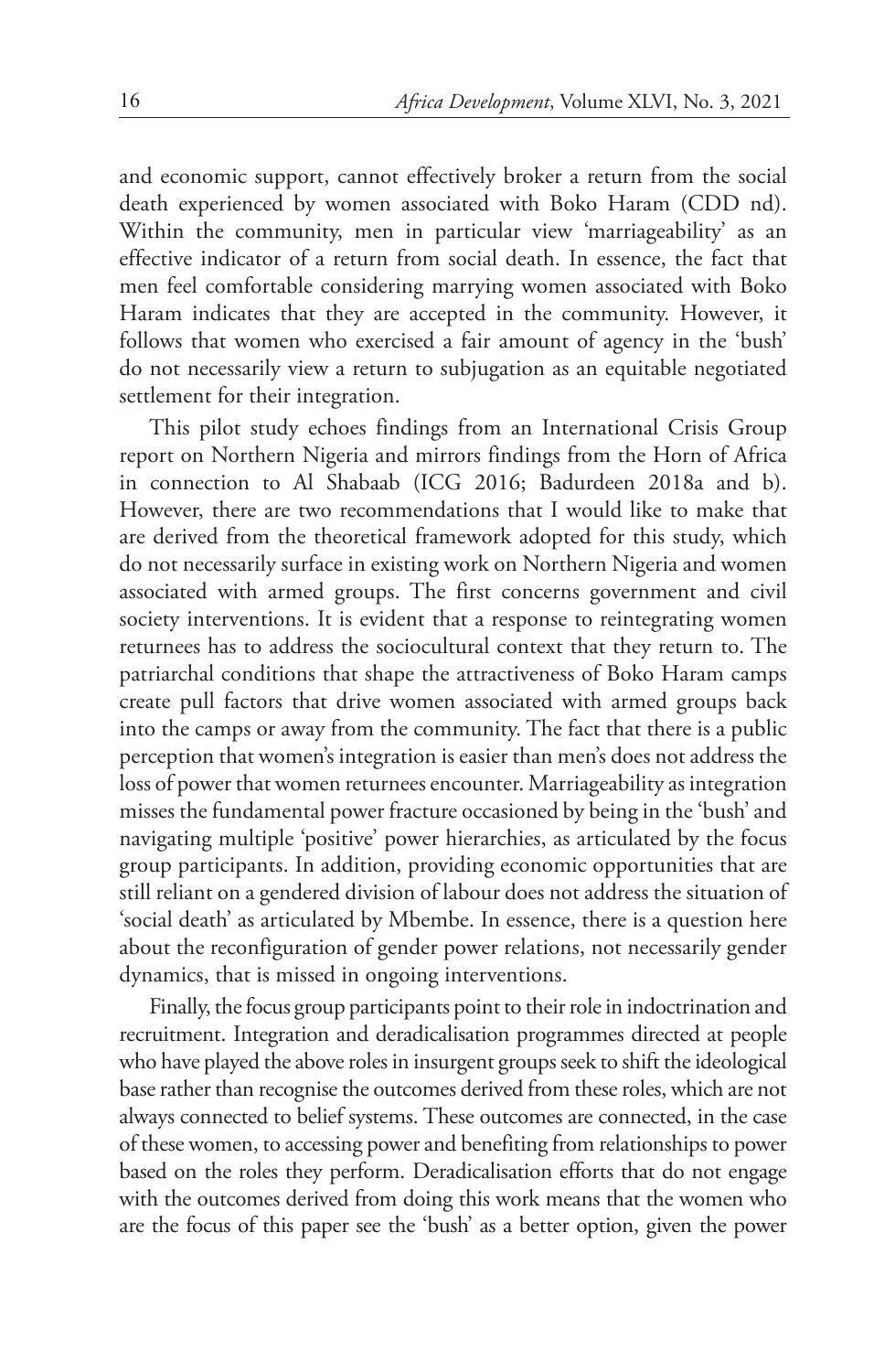outcomes derived from this association. This recommendation speaks to the patriarchal dividends alluded to in recommendation one and the absence of a rewarding economic base that deals with the economic conditions that led to the women's association with Boko Haram.

#### **Notes**

- 1. My fieldwork was made possible by a seedcorn grant from SOAS.
- 2. The differences in numbers and letters linked to participants denote focus group clusters.

#### **References**

- Adegoke, D. and Oni O., 2017, Knowledge Production on Peace and Security in Africa: Mapping the Epistemic Terrain of Peace and Security in Africa 1960–2018, a project of the African Leadership Centre Data Lab, London, UK: King's College, London (https://www.researchgate.net/publication/326041372\_Knowledge\_ Production\_on\_Peace\_and\_Security\_in\_Africa\_Mapping\_the\_epistemic\_terrain\_of\_peace\_and\_security \_in\_Africa\_1960-2018). Accessed 1 October 2020.
- Agbiboa, D.E., 2014, Boko-Haram and the Global Jihad: 'Do Not Think Jihad Is Over. Rather Jihad Has Just Begun', *Australian Journal of International Affairs*, Vol. 68, No. 4, pp. 400–417.
- Alao, C.A., 2013, Islamic Radicalisation and Violence in Nigeria, in Gow, J., Olonisakin, F. and Dijxhoorn, E., eds, *Militancy and Violence in West Africa*, London, UK: Routledge, pp. 63–109.
- Amadiume, I., 1997, *Reinventing Africa: Matriarchy, Religion and Culture*, London, UK: Zed Books.
- Amrane-Minne, D.D. and Abu-Haidar, F., 1999, Women and Politics in Algeria from the War of Independence to Our Day, *Research in African Literatures,* Vol. 30, No. 3, pp. 62–77 (DOI: 10.1353/ral.1999.0003).
- Badurdeen, F.A., 2018a, Women and Recruitment in the Al-Shabaab Network: Stories of Women Being Recruited by Women Recruiters in the Coastal Region of Kenya, *The African Review*, Vol. 45, No. 1, pp. 19–48.
- Badurdeen, F.A., 2018b, Roles, Motivations, and Recruitment Pathways of Kenyan Women Recruited into the Al-Shabaab, in Mazrui, A., Njogu, K. and Goldsmith, P., eds, *Countering Violent Extremism in Kenya: Between the Rule of Law and the Quest for Security*, Nairobi: Twaweza Publications.
- Bamidele, O., 2016, Boko Haram group in Nigeria: Religious Intolerance and Proliferation of Small Arms and Light Weapons in Perspective, *Africa Insight*, Vol. 46, No. 2, pp. 931–105.
- Berntzen, L.E. and Sandberg, S., 2014, The Collective Nature of Lone Wolf Terrorism: Anders Behring Breivik and the Anti-Islamic Social Movement, *Terrorism and Political Violence*, Vol. 26, No. 5, pp. 759–779.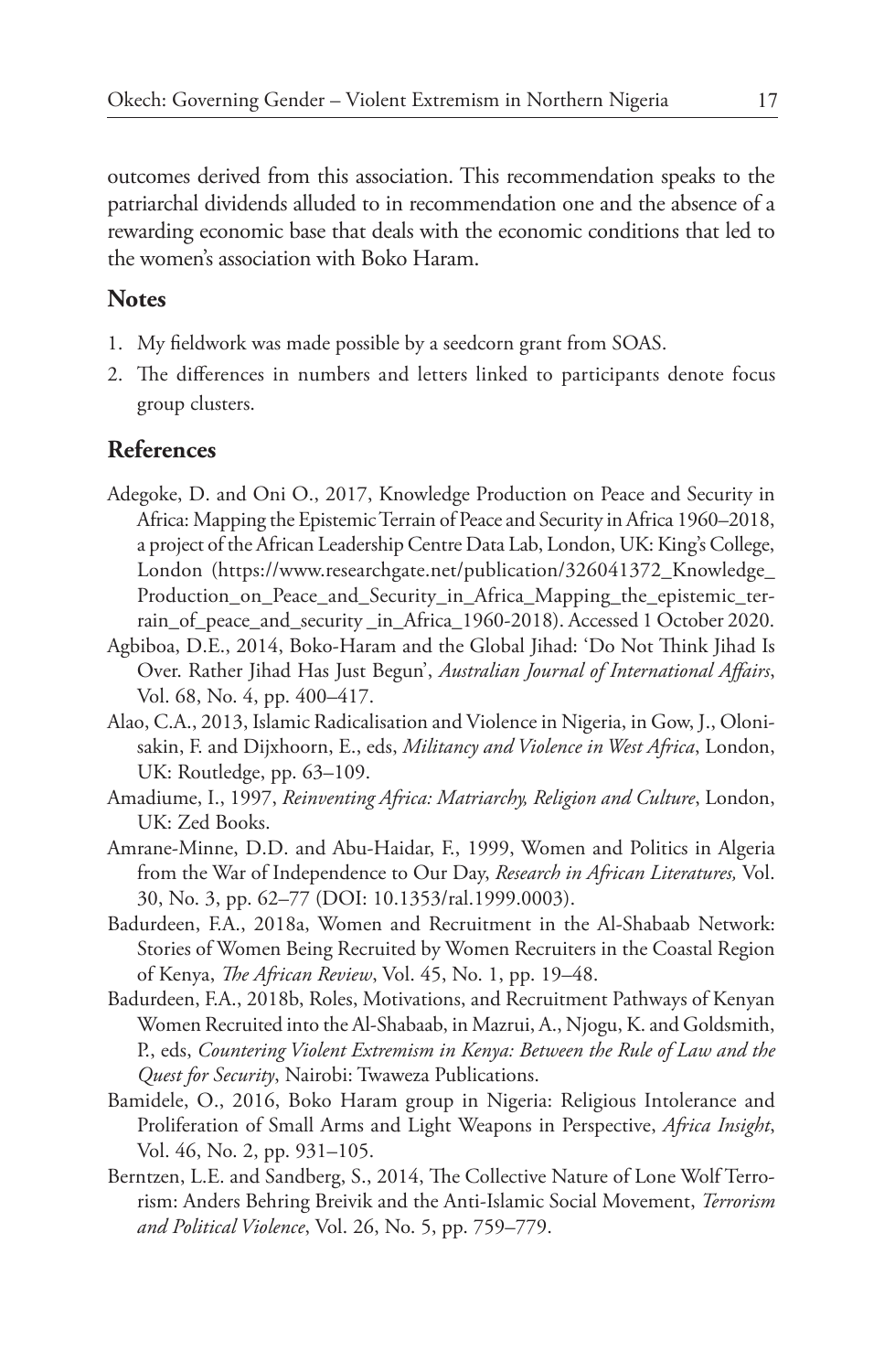- Botha, A. and Abdile, M., 2019, Reality Versus Perception: Toward Understanding Boko Haram in Nigeria, *Studies in Conflict and Terrorism,* Vol. 42, No. 5, pp. 493–519 (DOI: 10.1080/1057610X.2018.1403152).
- Borum, R., 2011, Radicalisation into Violent Extremism II: A Review of Conceptual Models and Empirical Research, *Journal of Strategic Security*, Vol. 4, No. 4, pp. 37–62.
- Braun, V. and Clarke, V., 2006, Using Thematic Analysis in Psychology, *Qualitative Research in Psychology*, Vol. 3, No. 2, pp. 77–101.
- Centre for Democracy and Development (CDD), nd., Stakeholders' Dialogue on Government Approaches to Managing Defecting Violent Extremists (https:// www.cddwestafrica.org/4-springtime-color-schemes-to-try-at-home/). Accessed 23 September 2020.
- Cohen, L. and Manion, L., 1989, *Research Methods in Education*, 3rd ed., London, UK: Routledge.
- Czarniawska, B., 2014., *Social Science Research: From Field to Desk*, London, UK: Sage Publications.
- Giscard d'Estaing, S., 2017, Engaging Women in Countering Violent Extremism: Avoiding Instrumentalisation and Furthering Agency, *Gender and Development*, Vol. 25, No. 1, pp. 103–118.
- Gonzalez-Perez, M., 2008, *Women and Terrorism: Female Activity in Domestic and International Terror Groups*, London, UK: Routledge.
- Hansen, W., 2017, Boko Haram: Religious Radicalism and Insurrection in Northern Nigeria, *Journal of Asian and African Studies*, Vol. 52, No. 4, pp. 551–569 (https://doi.org/10.1177/0021909615615594).
- Hansen, W. and Musa, U.A., 2013, Fanon, the Wretched and Boko Haram, *Journal of Asian and African Studies,* Vol. 48, No. 3, pp. 281–296 (https://doi. org/10.1177/0021909612467277).
- Henty, P. and Eggleston, B., 2018, Mothers, Mercenaries and Mediators: Women Providing Answers to the Questions We Forgot to Ask, *Security Challenges*, Vol. 14, No. 2, pp. 106–123.
- Higonnet, M.R., Jenson, J., Michel, S. and Weitz, M. C., eds, 1987, *Behind the Lines: Gender and the Two World Wars*, New Haven, CT: Yale University Press.
- Imam, A., Biu, H and Yahi, M., 2020, Women's Informal Peacebuilding in North East Nigeria, *CMI Brief,* No. 9, pp. 1–6.
- International Crisis Group (ICG), 2016, Nigeria: Women and the Boko Haram Insurgency, *Africa Report*, No. 242, 5 December.
- Kessels, E., Durner, T. and Schwartz, M., 2016, Violent Extremism and Instability in the Greater Horn of Africa: An Examination of Drivers and Responses, Report, Global Center on Cooperative Security.
- Lazreg, M., 1994, *The Eloquence of Silence: Algerian Women in Question,* New York: Routledge.
- Mbembe, A., 2003, Necropolitics, Meintjes, L., transl., *Public Culture*, Vol. 15, No. 1, pp. 11–40.